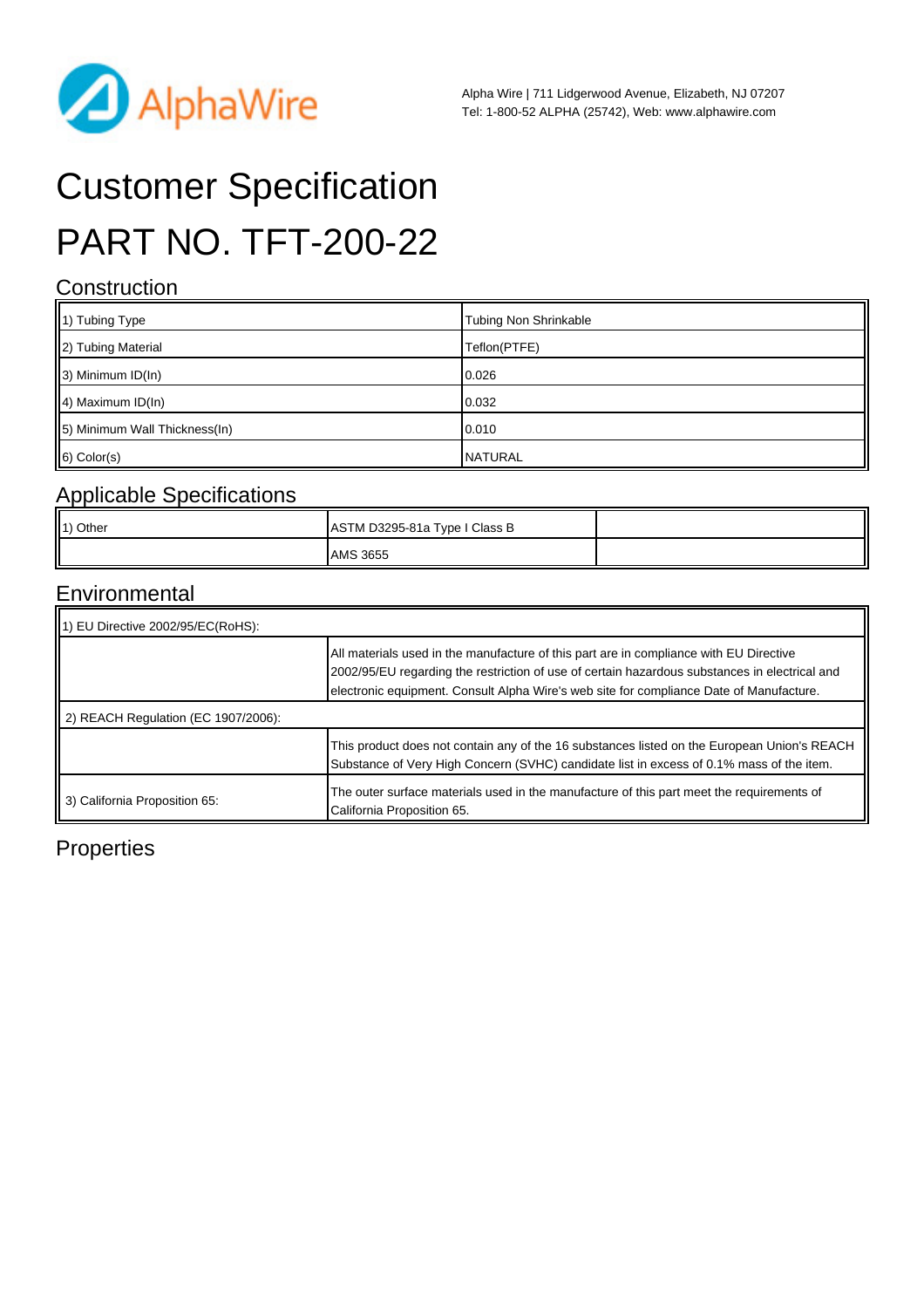| Physical &Mechanical Properties |                         |                |  |  |
|---------------------------------|-------------------------|----------------|--|--|
| 1) Temperature Range            | -75 to 260 $^{\circ}$ C |                |  |  |
| 2) Tensile Strength             | 200psi, Min             | ASTM D638      |  |  |
| 3) Elongation                   | 200%, Min               | ASTM D638      |  |  |
| 4) Specific Gravity             | 2.18, Max               | ASTM D792      |  |  |
| <b>Electrical Properties</b>    |                         |                |  |  |
| 1) Dielectric Strength          | 1400 V/mil, Min         | ASTM D149      |  |  |
| 2) Volume Resistivity           | 1x10 $18$ ohm-cm, Min   | ASTM D876      |  |  |
| 3) Dielectric Constant          | 2.1                     | <b>IEC 250</b> |  |  |
| <b>Chemical Properties</b>      |                         |                |  |  |
| 1) Water Absorption             | 0.01%, Max              | ASTM D570      |  |  |
| 2) Corrosion(0°C,16hrs)         | no corrosion            | AMS-DTL-23053  |  |  |
| 3) Fungus Resistance            | Pass                    | AMS-DTL-23053  |  |  |
| 4) Halogen Free                 | No                      |                |  |  |
| 5) Lead Free                    | Yes                     |                |  |  |

#### **Other**

Packaging

[www.alphawire.com](http://www.alphawire.com)

Alpha Wire | 711 Lidgerwood Avenue, Elizabeth, NJ 07207 Tel: 1-800-52 ALPHA (25742)

Although Alpha Wire ("Alpha") makes every reasonable effort to ensure there accuracy at the time of publication, information and specifications described herein are subject to errors or omissions and to changes without notice, and the listing of such information and specifications does not ensure product availability.

Alpha provides the information and specifications herein on an "AS IS" basis, with no representations or warranties, whether express, statutory or implied. In no event will Alpha be liable for any damages (including consequential, indirect, incidental, special, punitive, or exemplary) whatsoever, even if Alpha had been advised of the possibility of such damages, whether in an action under contract, negligence or any other theory, arising out of or in connection with the use, or inability to use, the information or specifications described herein.